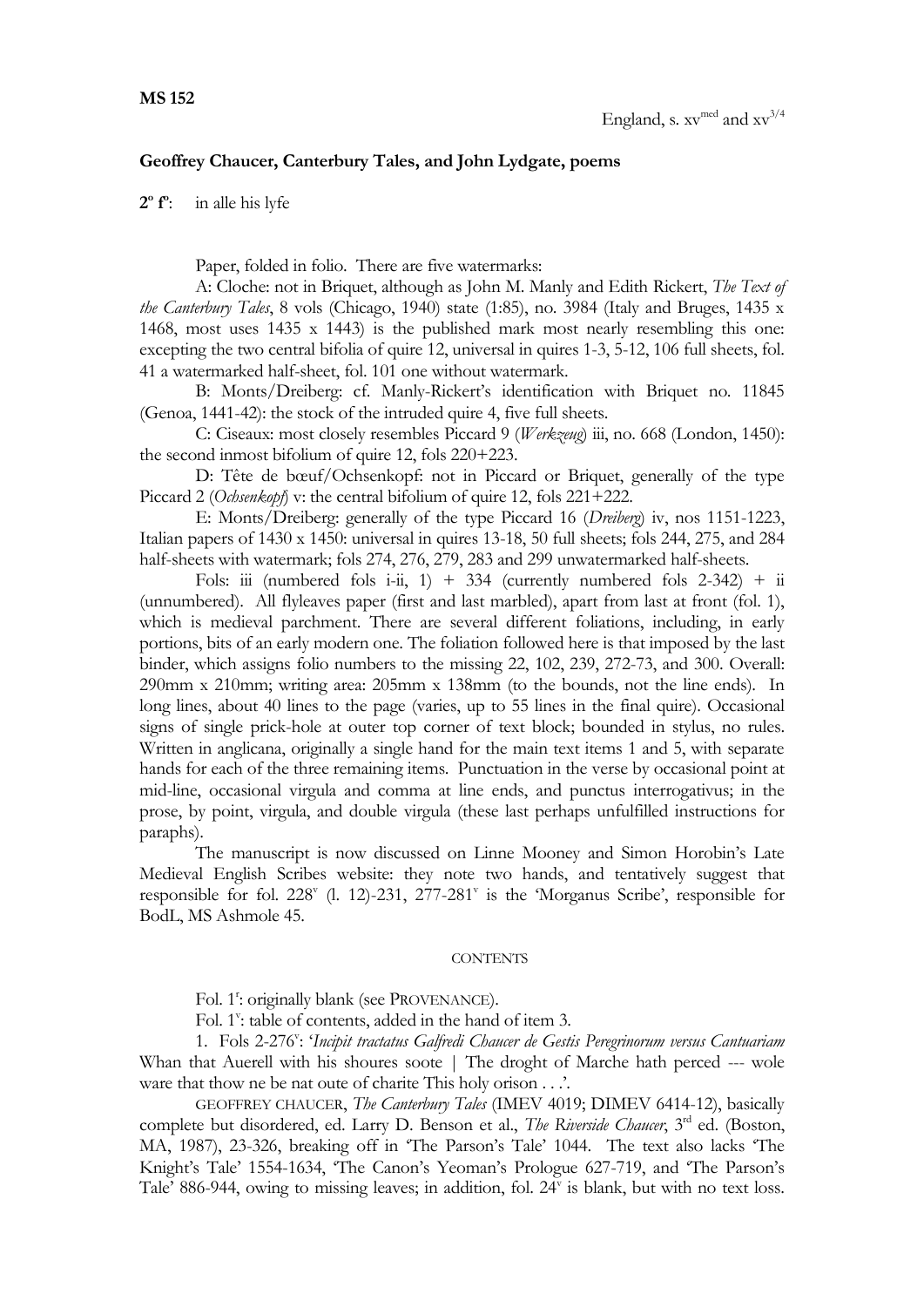Items 2 and 3 are intercalated into Chaucer's text, each at the end of a production unit.

The manuscript has been described at Manly and Rickert, 1:85-91. The text of *The Canterbury Tales* is disordered. Fragment A and 'Gamelyn' (text 2) appear in the first production unit, followed (at the head of a new quire) by Fragment D, 'The Clerk's Tale', Fragments C,  $B^2$ , H, and 'The Franklin's Tale'. This production unit concludes with 'The Man of Law's Tale', 'Merchant's Tale', and 'Squire's Tale', with the added text 3. The final production unit contains Fragments G and I and ends with text 4. For full particulars, see Sir William McCormick and Janet E. Heseltine, *The Manuscripts of Chaucer's Canterbury Tales: A Critical Description of their Contents* (Oxford, 1933), 77-84. On the quality of the text, drawn from very good older archetypes collected from diverse sources, see Charles A. Owen Jr., *The Manuscripts of the Canterbury Tales* (Cambridge, 1991), 77-79. Owen suggests (117) that the same archetypes may underlie the two prose tales in Cambridge: Magdalene College, MS. Pepys 2006.

2. Fols 58"-71": '*Here begynnytht the Cokys tale etc*. Lithen and lystenyth and herkenyth aright | And ye shul heren --- may there no man flee | God brynge vs to the Ioye that euer shall be'.

'The Tale of Gamelyn' (IMEV 1913; DIMVE 3090-7), ed. Walter W. Skeat, *The Works of Geoffrey Chaucer*, 6 vols (Oxford, 1894), 4:645-67. Added on blank leaves (and in an added quire) in a slightly later anglicana. Fol. 71° is about one-third blank.

3. Fols 228<sup>v</sup> -31: '*The prologe of the Ploughman* As the Pylgrymys Forth ded ryde | Owr' ^host^ began to loke aboute . . . [fol. 229] *Here begynnyth the Ploughmannys tale of owr' lady* There was whilom as that seyth the scripture | In Fraunce a ryche man --- cherly fort to stonde | Her' psalter' for to sey let vs fonde Amen *Here endyth the Ploughmanys tale*'.

In fact, THOMAS HOCCLEVE, 'The story of the monk who clad the Virgin' (IMEV 4122; DIMEV 6603-1), ed. I. Gollancz, EETS es 73 (1925), 16-19, here with an added prologue (not in IMEV; DIMEV 681-1), the ensemble most recently ed. John M. Bowers, *The Canterbury Tales: Fifteenth-Century Continuations and Additions* (Kalamazoo MI, 1992), 26-30. Added in anglicana, c. 1480, on blank leaves by a hand which wrote the contents table and corrects readings elsewhere; there are only four lines on fol. 231, and the verso is blank.

4. Fols 278, 277, 279-81": '<..> olemes of lyknes and fygurys | Whyche proved been fruttuus --- vndyr correccion | With supportacion of your' benyngnyte *Here endyth the tale of the Churle and hys bryd*'.

JOHN LYDGATE, 'The churl and the bird' (IMEV 2784; DIMEV 4420-2), ed. Henry N. MacCracken, *The Minor Poems of John Lydgate, Part II Secular Poems*, EETS, 192 (1934), 468- 85. The text is disarranged and lacks lines 274-341, owing to a missing leaf. In a slightly later anglicana, also responsible for the inserted reference to the text in the MS table of contents.

5. Fols 282-342": 'The sege of Thebes Whan Phebus passed was the Ram | Midde of Aprile --- [fol. 342] whan we shull hens wende | And of my tale thus I make an ende'.

JOHN LYDGATE, *The Siege of Thebes* (IMEV 3928; DIMEV 6276-6), ed. Axel Erdmann, EETS, es 108 (1911). The scribe apparently missed a page in his exemplar and skipped from line 4653 to 4696, which heads fol. 342. The omitted lines 4654-95 appear on fol.  $342^{\circ}$ , in mixed anglicana/secretary (with secretary **g**), s.  $xy^{3/4}$ .

A. S. G. Edwards, 'Fifteenth Century Middle English Verse Author Collections', Griffiths FS, 101-12, at 103 and 110 n19, discusses manuscripts which join Chaucer and Lydgate. Only four other manuscripts follow Lydgate's direction and offer *The Siege of Thebes* as a pendant to *The Canterbury Tales*: BL, MSS Additional 5140 and Egerton 2864; Longleat House: Marquess of Bath, MS. 257; and University of Texas Library, MS. 143 (olim Delamare).

COLLATION  $1^{20}$   $2^{20}$  (lacking first, assigned fol. 22)  $3^{20}$  4<sup>10</sup> [fol. 71, the end of a production unit]  $\left(5^{20} \frac{6^{20}}{20}$  (lacking eleventh, a cancel, with no text loss, assigned fol. 102) 7- $12^{20}$  [fol. 231, the end of a production unit] |  $13^{20}$  (lacking eighth, assigned fol. 239)  $14^{20}$   $15^{20}$ (lacking first and second, assigned fols 272 and 273; lacking sixth, seventh, twelfth and all